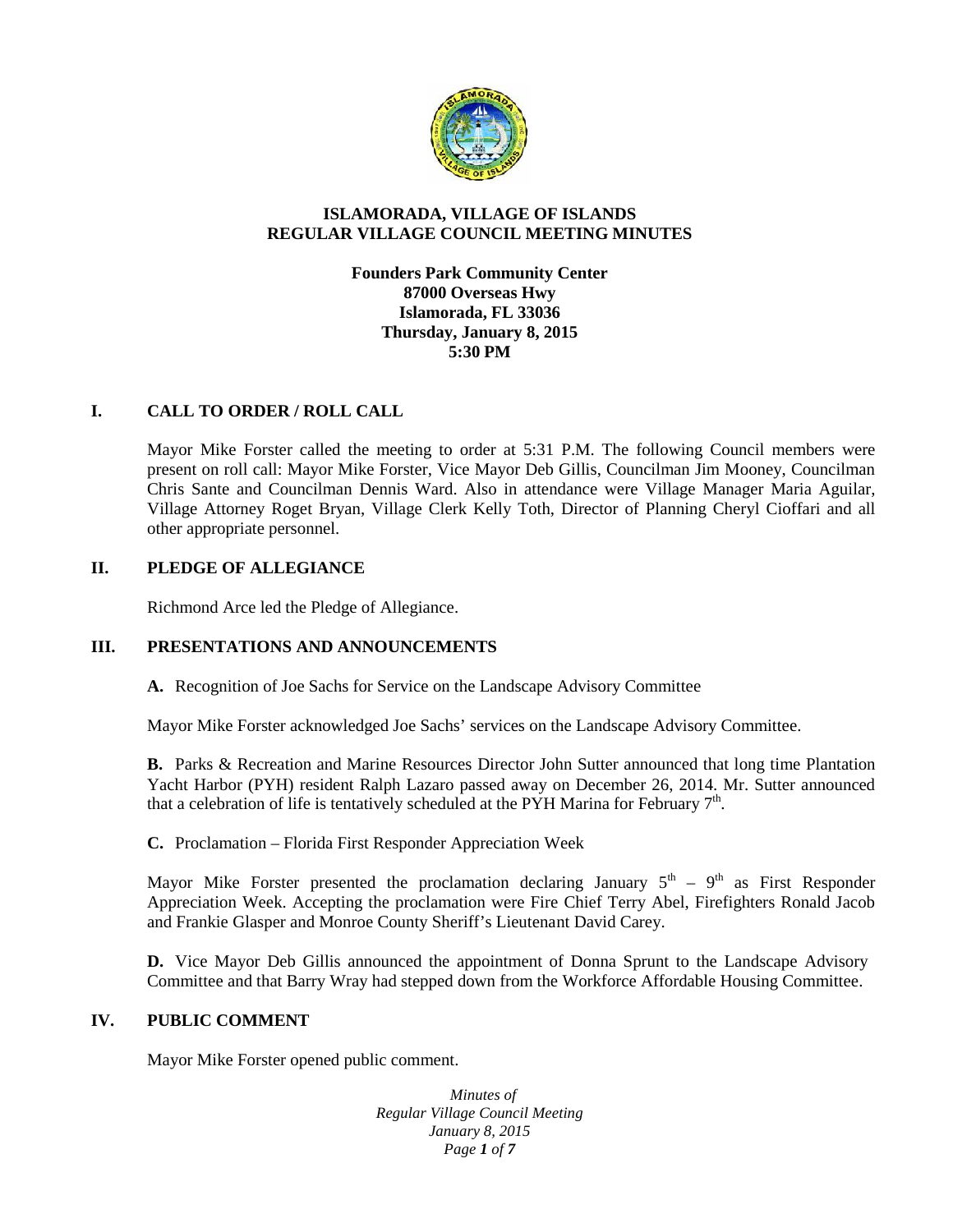Dave Purdo spoke on behalf of Phil Sena, owner of Ocean Gardens. Mr. Purdo stated Mr. Sena desires to build a structure on the south side of Ocean Gardens and requested Council's assistance with particular land development regulations. Mayor Mike Forster stated that Council had to follow the Land Development Regulations (LDRs).

Dave Boerner expressed concern over Village Code 30-473. He stated that the current code does not allow for additional square footage without having to go through BPAS. He provided an example of a commercial building that needed to move a door which required an additional 15 square feet of space that was subject to BPAS. Mr. Boerner stated the current code allows for a 100 square foot storage shed, but does not allow the 15 feet of space needed for this commercial building without having to go through BPAS. He cited Monroe County code Section 138-50(6) pertaining to de minimis additions. Mr. Boerner urged Council to consider allowing 100 square feet of additional commercial square footage that would not be subject to BPAS.

Walter Revell expressed concern regarding the invasion of snorkelers, divers and bullynetters on the near shore waterfront. He stated that he provided a nine minute presentation to the Florida Fish and Wildlife Commission at the November  $20<sup>th</sup>$  meeting at the Key Largo Hilton. He requested Council authorize the appropriate staff members to participate on behalf of the Village and to bring forth recommendations to Council as appropriate. He stated that he would be making the following recommendations at the January 15<sup>th</sup> FWC Workshop: (1) abolish mini-season (2) extend the 300 foot setbacks for the full season and (3) the inclusion of bullynetting. Mayor Mike Forster stated that staff would be in attendance.

Alina Davis stated that Mr. Revell comments were of great concern to many of her neighbors and thanked Council for taking part in the FWC workshop.

Mayor Forster closed public comment.

## **V. AGENDA: Request for Deletion / Emergency Additions**

Vice Mayor Deb Gillis added discussion of Local Planning Agency responsibilities to section XIV. Mayor / Council Communications.

## **VI. CITIZENS' ADVISORY COMMITTEE UPDATES**

## **VII. VILLAGE MANAGER REPORTS AND UPDATES**

### **VIII. CONSENT AGENDA**

### **A.** Minutes:

December 11, 2014 Community Workshop COAST Sea Level Rise

December 18, 2014 Special Call Village Council Meeting Executive Session, Brown & Demandt P.A. And Robert Brown, Appeal No. 3D14-1166 and L.T.: 2006-CA-43-P

**B.** Resolution Approving Selection of Government Services Group for CDBG Program Administration

Mayor Mike Forster opened public comment; seeing none, public comment was closed.

*Minutes of Regular Village Council Meeting January 8, 2015 Page 2 of 7*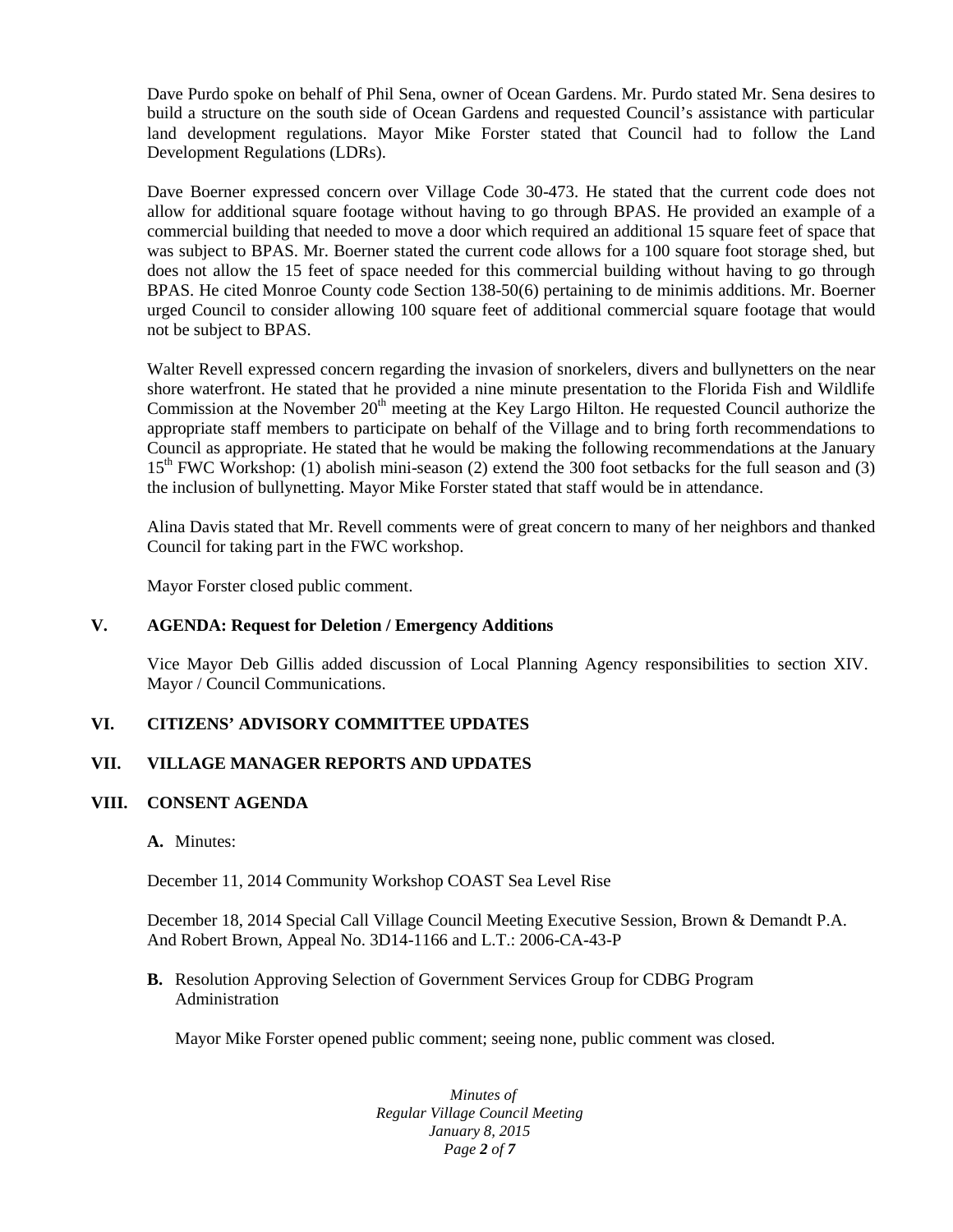Vice Mayor Deb Gillis made a motion to approve. Councilman Jim Mooney seconded the motion. Council voted all in favor. The motion passed 5-0.

# **IX. WASTEWATER MATTERS**

### **A.** Wastewater Project Update

Wastewater Program Manager Greg Tindle provided a salinity update. Mr. Tindle stated that all of the vacuum pits rated a three or four have been replaced in North Plantation Key and that the focus is now on laterals. He stated salinity is trending downward.

Mr. Tindle provided an update on vacuum pit replacement. He stated that 160 vacuum pits have been replaced and that of the remaining 350 approximately 45 are categorized as a two. He stated that Severn Trent has been asked to provide maintenance data on the remaining vacuum pits. Mr. Tindle stated that those in need of excess maintenance will be replaced and that money will be budgeted annually for pit replacement.

Mr. Tindle stated that the deadline for turning in grinder pump program paperwork and payment for residential properties with four equivalent dwelling units (EDUs) and under was December 31, 2014. He stated many people have not submitted complete grinder pump program packages. He encouraged property owners to ensure they have turned in all of their paperwork as well as their payment.

Mr. Tindle stated that they are looking into alternate ways of servicing the properties on Key Honey Lane.

Mr. Tindle stated the current plan for Venetian Boulevard, in conjunction with Reynolds Water Islamorada, is to dig out the sunken areas, apply a new sub-base and additional asphalt resulting in a greatly improved road. He stated that in order to remove and replace Venetian Boulevard the cost would be approximately 1.2 million dollars, not including stormwater needs.

Mayor Mike Forster opened public comment.

Stan Marguiles thanked Council and staff for their plans to repair Venetian Blvd and announced a Boil Water Notice issued by the Florida Keys Aqueduct Authority for the Venetian Shores neighborhood located at mile marker 86 to be in effect until 10:00 a.m. Saturday, January 10<sup>th</sup>.

Larry Barr expressed concern over the SCADA system callouts in the Islamorada, Monthly Wastewater Report. He expressed specific concern about 329 Woods Ave.

Wade Trim Executive Vice President, Tom Brzezinski stated that before any of the pits are put into operation they are inspected. He stated the only time debris could enter the pit after it was installed would be to enter from the home. Mr. Brzezinski stated they are tracking, via SCADA a computerized maintenance management system, how often the vacuum pits are being serviced. He stated that this information enables them to identify the most problematic vacuum pits.

Tom Brzezinski provided an explanation of the wastewater budget included in the monthly report.

Mayor Forster closed public comment.

Vice Mayor Deb Gillis reported on the Key Largo Wastewater Treatment District (KLWTD) meeting on January 6, 2015. Vice Mayor Gillis stated the KLWTD held a discussion regarding billing Islamorada for

> *Minutes of Regular Village Council Meeting January 8, 2015 Page 3 of 7*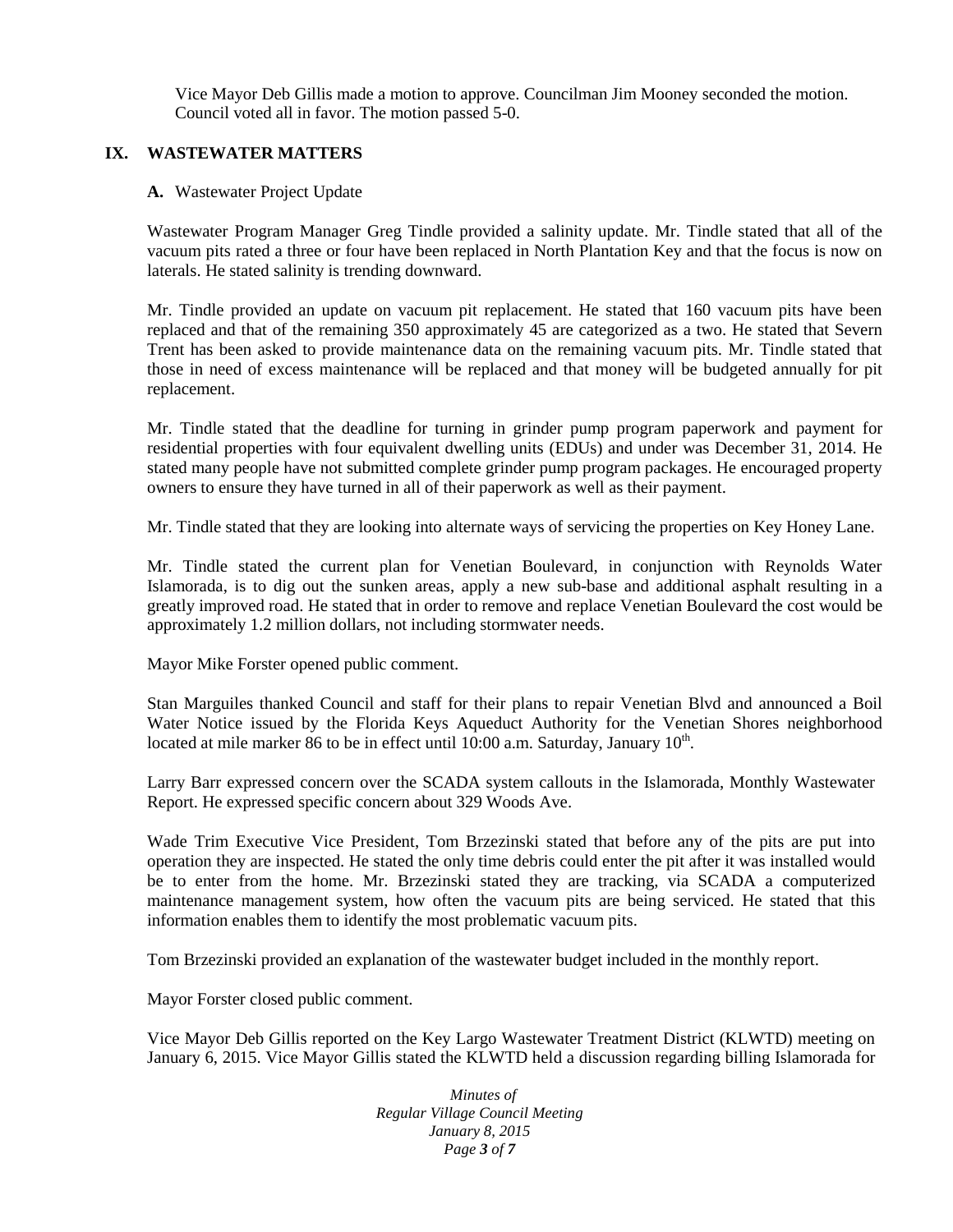salinity intrusion. She stated the Commission delayed their action until the February 3, 2015 meeting as more information was needed by the Commission. Vice Mayor Gillis stated the Commission was sympathetic toward Islamorada's salinity issues.

Councilman Dennis Ward stated that the KLWTD was very receptive to Islamorada. He stated KLWTD did a good job with their inquiries of Islamorada. Councilman Ward stated they tabled the item so that they could speak with their interlocal agreement attorney regarding how to charge for fines.

# **X. ORDINANCES**

**A.** Second Reading – Ordinance Amending Chapter 30 "Land Development Regulations," Article II "Rules of Construction and Definitions", and Amending Article VI "Specific Use Restrictions," Division 10 "Signs" of the Village Code

Village Attorney Roget Bryan read the title of the ordinance and stated this is second reading and a public hearing. Director of Planning Cheryl Cioffari provided the staff report explaining the changes to the ordinance.

Councilman Chris Sante initiated discussion about the registration of election signs. He stated he did not think it was necessary to register the signs. Discussion ensued amongst Council and staff regarding registering, enforcement and whether or not to charge a registration fee. Council agreed the election signs should be registered and to a registration fee of \$62 dollars.

Vice Mayor Deb Gillis suggested that instead of individuals obtaining a permit for A-frame signs, that they should register the signs with the Building Department. She stated that when they register the Aframe sign, they should pay a registration fee and be provided a copy of the regulations pertaining to Aframe signs. Discussion ensued and Council agreed to the registration of A-frame signs, charging a registration fee and a renewal fee. Discussion continued regarding the placement of A-frame signs, abandoned signs and a sign inventory. Council directed staff to make changes to the language pertaining to the placement of A-frame signs.

Mayor Mike Forster opened public comment; seeing none, public comment was closed.

Vice Mayor Deb Gillis made a motion to approve with the stated changes. Councilman Chris Sante seconded the motion. Council voted all in favor. The motion passed 5-0.

**B.** First Reading- Ordinance Amending Chapter 30 "Land Development Regulations," Article VI "Specific Use Restrictions," Division 11 "Alcoholic Beverage Use Permit," of the Village Code

Village Attorney Roget Bryan read the title of the Ordinance and stated this is first reading. Director of Planning Cheryl Cioffari provided the staff report.

Councilman Chris Sante began discussion regarding a buffer requirement of 300 feet without a variance. Discussion ensued amongst Council with staff input resulting in direction to staff to amend the proximity buffer to 300 feet with a variance procedure.

Mayor Mike Forster opened public comment.

Larry Barr spoke in support of a variance procedure.

*Minutes of Regular Village Council Meeting January 8, 2015 Page 4 of 7*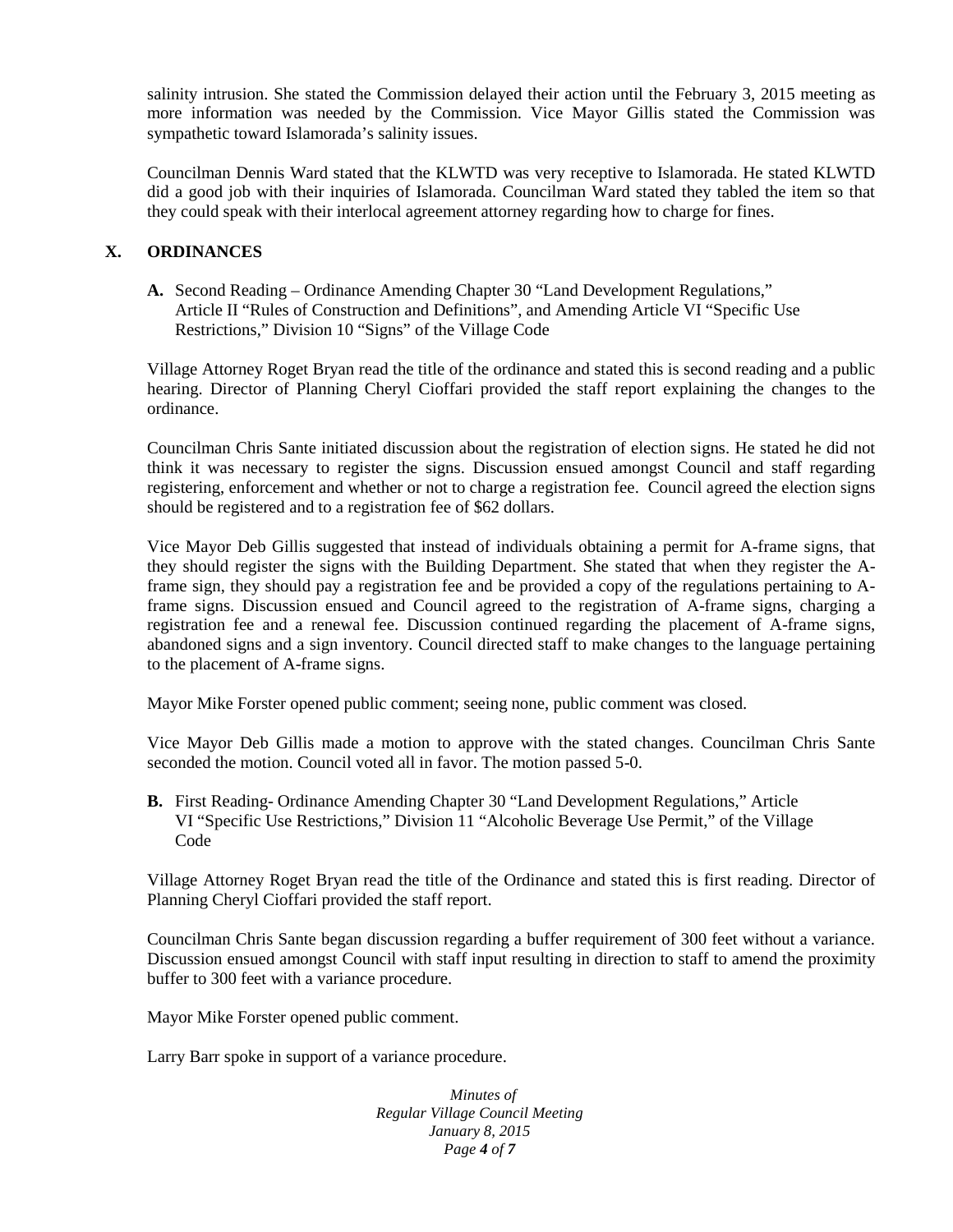Mayor Mike Forster closed public comment.

Vice Mayor Deb Gillis made a motion to approve. Councilman Jim Mooney seconded the motion. Council voted and the motion passed 4-1 with Mayor Mike Forster opposing.

# **XI. QUASI-JUDICIAL**

**A.** Application for Site Plan Approval (SP-14-02) 103 Mastic Street

Village Attorney Roget Bryan read the quasi-judicial statement and requested that anyone not having been sworn in raise their hand. Village Clerk Kelly Toth swore in the witnesses. Mr. Bryan read the title of the resolution and requested Council discloses ex-parte communications. Councilman Chris Sante disclosed he had spoken with Jim Lupino. Vice Mayor Deb Gillis stated she had spoken with Jim Lupino, Elizabeth "Betsy" Jacocks and Richmond Arce. Mayor Mike Forster disclosed he had spoken with Jim Lupino and Richmond Arce. Councilman Dennis Ward disclosed he had spoken with Jim Lupino. Councilman Jim Mooney announced he had spoken with Jim Lupino, Richmond Arce, his son Michael James Mooney and former wife Elizabeth "Betsy" Jacocks. Councilman Jim Mooney read a statement and abstained from voting on the item. Village Planner Thomas Skidmore presented the staff report.

Zee Hopman, agent for the owner/applicant, addressed the denial conditional check list provided to Council by Jim Lupino, attorney for the opposition.

Mayor Mike Forster opened public comment for those in favor.

Buddy Pinder, Dave Purdo, Liz Huddleston, and Dick Hagood spoke in support of the application.

Mayor Mike Forster opened public comment for those opposed.

Jim Lupino, Attorney for the opposition Jeff and Diane Regan, addressed the concerns of his clients and referenced the binder provided to Council. He stated his clients are not asking Council to deny the application; but rather approve the application with conditions.

Discussion ensued amongst Zee Hopman, Jim Lupino and Council regarding the concerns brought forward by Mr. Lupino. The discussion resulted in the applicant proffering an eight foot tall opaque fence to replace the existing chain link fence on the property line between lots three and four.

Mayor Mike Forster closed public comment.

Mayor Mike Forster asked if there was any additional Council discussion; there was none.

Director of Planning Cheryl Cioffari read into the record the additional condition and stated the applicant shall proffer an eight foot solid or opaque fence on the property line between lots three and four.

Vice Mayor Deb Gillis made a motion to approve. Councilman Chris Sante seconded the motion. The Council voted all in favor and the motion passed 4-0, with Councilman Jim Mooney abstaining.

## **XII. RESOLUTIONS**

**A.** Proposed Resolution Approving Affordable Housing Agreement Between Islamorada and Jacocks Mastic, LLC

> *Minutes of Regular Village Council Meeting January 8, 2015 Page 5 of 7*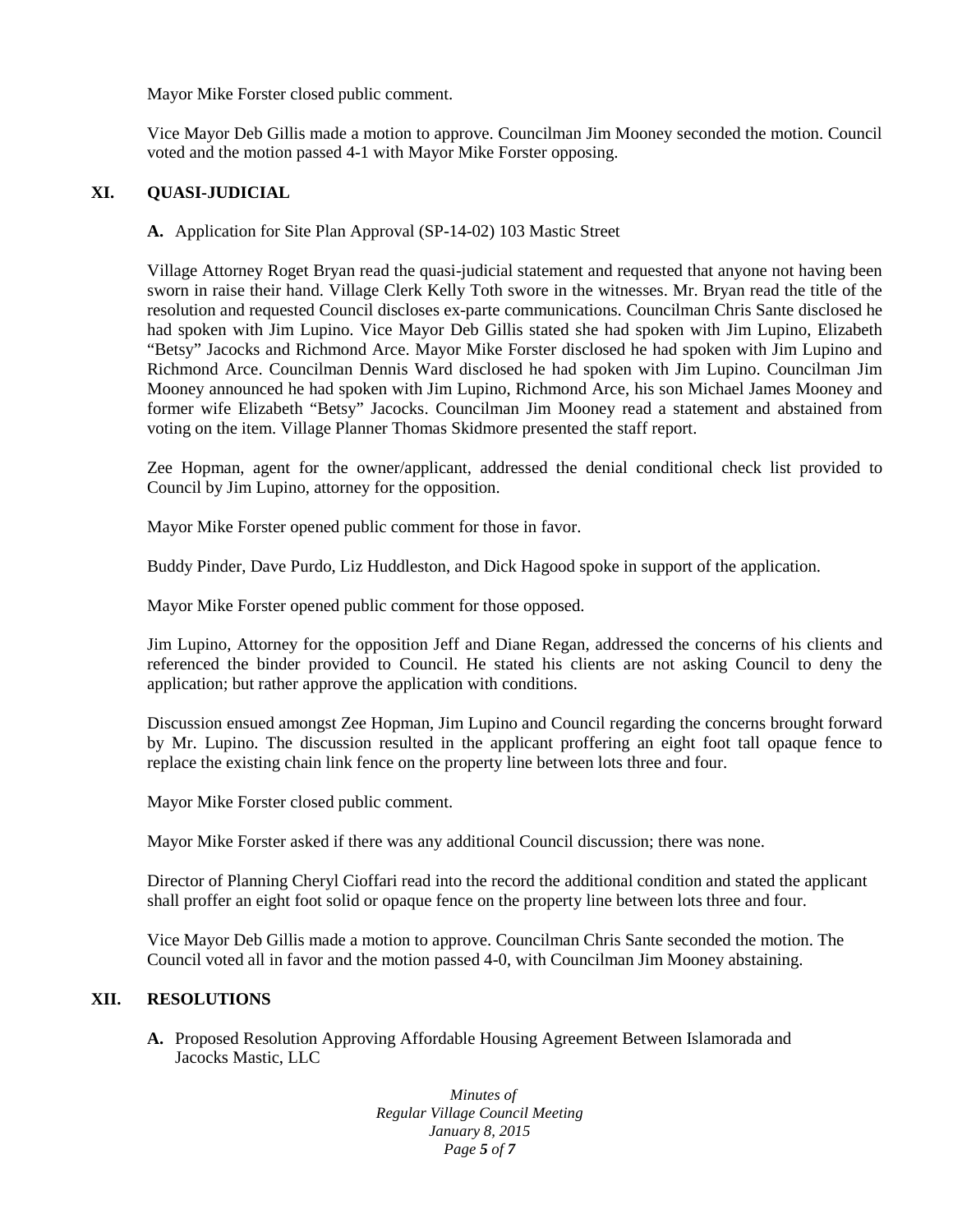Village Attorney Roget Bryan read the title of the Resolution. Village Planner Thomas Skidmore presented the staff report.

Councilman Chris Sante asked if the market rate allocation for this property would be lost when the applicant applied for an affordable housing allocation. Director of Planning Cheryl Cioffari stated the market rate allocation would not be lost and that the market rate allocation would stay with the property, unless a transfer of development rights occurred.

Mayor Mike Forster opened public comment. Seeing none public comment was closed.

Village Attorney Roget Bryan stated that it was not necessary for Councilman Jim Mooney to abstain from voting on this item.

Vice Mayor Deb Gillis made a motion to approve. Councilman Dennis Ward seconded the motion. Council voted all in favor and the motion passed 5-0.

# **XIII. MOTIONS**

# **XIV. MAYOR / COUNCIL COMMUNICATIONS**

**A.** Discussion Regarding Parking in the Art District – Councilman Ward

Councilman Dennis Ward requested a progress report on the parking in the art district. Director of Public Works Lesli Wojtecki stated that FDOT construction is expected to begin toward the end of 2016. Councilman Ward inquired about the \$73,000 dollars recently approved by Council. Ms. Wojtecki stated that these funds were approved for engineering and construction costs to move the bike trail which would allow the Village to create additional parking after the FDOT project is completed. She stated that staff is waiting for a joint project agreement (JPA) from FDOT and expects to have the JPA before Council at the January 22, 2015 Regular Village Council Meeting.

Councilman Ward asked if staff had any conversations with individuals from the art district. Ms. Wojtecki explained that staff was not far enough along in the project to begin discussions on parking. She stated that currently a parking plan did not exist and that once staff had the bike trail relocation drawings they would seek direction from Council to move forward with an engineer.

Discussion ensued regarding eliminating some of the cut throughs in the art district to allow for additional parking. Councilman Ward inquired as to whether or not there was a survey delineating FDOT property from Village property. Director of Public Works Lesli Wojtecki stated that FDOT has the actual drawings with their plans and that information was included in those drawings.

Mayor Mike Forster opened public comment.

Dave Boerner, Board President of Morada Way Arts & Cultural District stated that the board would like to participate in the planning of the parking area in the art district. He addressed existing parking issues within the art district and encouraged Council to create a parking district. Mr. Boerner stated that the Morada Way Arts & Cultural District board is willing to assist in paying some of the costs associated with additional parking.

Mayor Mike Forster opened public comment; seeing none, public comment was closed.

*Minutes of Regular Village Council Meeting January 8, 2015 Page 6 of 7*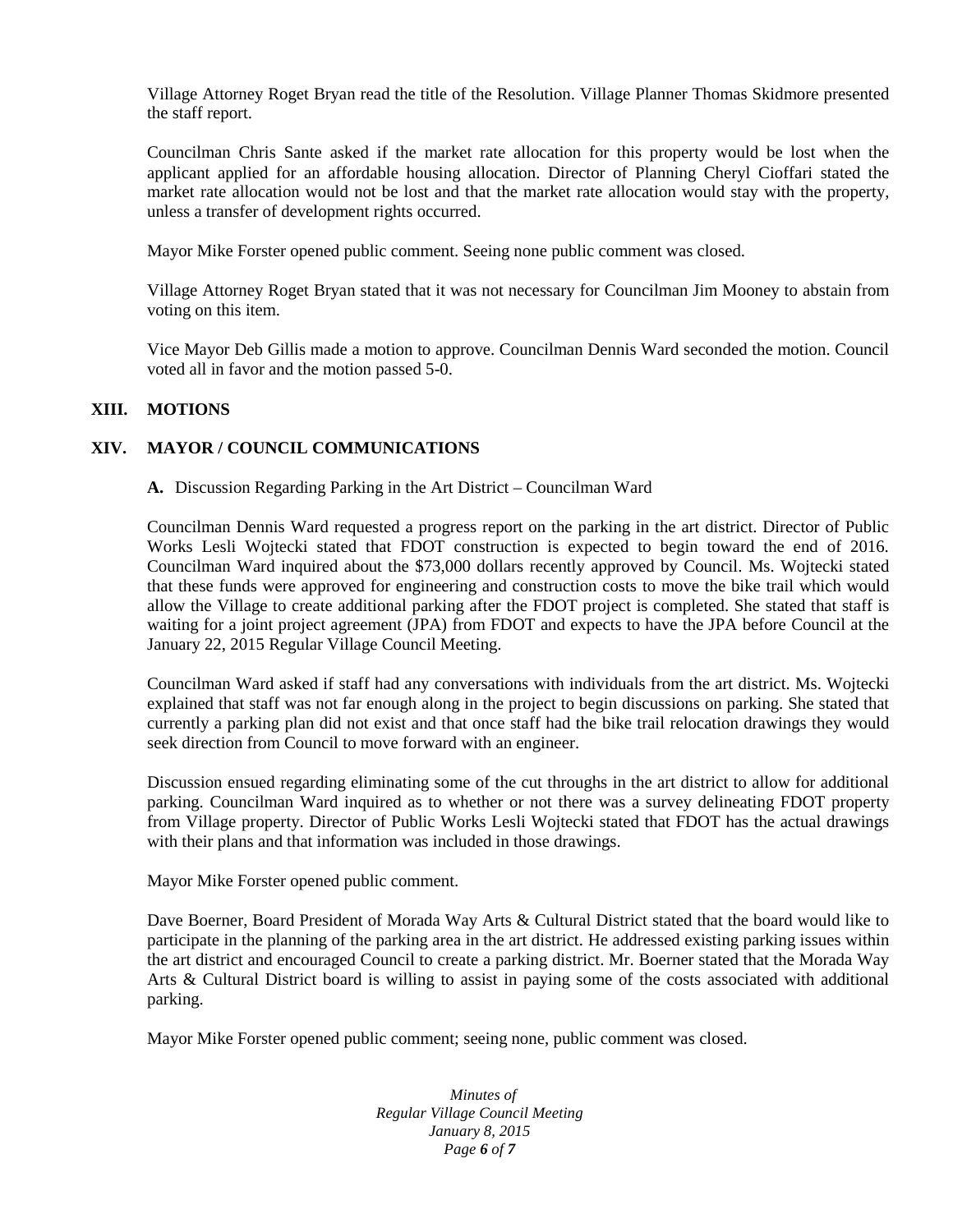Councilman Ward spoke in support of the Village partnering with the Arts & Cultural District board regarding the planning of the parking in the art district.

Council directed staff to include Dave Boerner in future discussions regarding the planning of parking in the art district.

Councilman Chris Sante requested a discussion item on the next agenda regarding de minimis commercial square footage.

B. Discussion Item Added: Regarding Local Planning Agency and their Role – Vice Mayor Gillis

Vice Mayor Deb Gillis stated she would like the Local Planning Agency (LPA) to begin working on some of the items recommended by the 2013 Ad Hoc Planning Committee. Discussion ensued amongst Council, with staff input as needed, regarding LPA participation and possible contributions to assist the planning staff with amendments to land development regulations. Village Manager Maria Aguilar and Director of Planning Cheryl Cioffari suggested advertising an RFO for planning services to more quickly address requested amendments to land development regulations. Council agreed to continue this discussion at a future meeting.

Mayor Mike Forster opened public comment.

Dave Boerner spoke in support of the LPA being tasked with addressing the Ad Hoc Planning Committee's recommendations.

Mayor Mike Forster closed public comment.

### XV. VILLAGE ATTORNEY / VILLAGE MANAGER COMMUNICATIONS

#### XVI. **ADJOURNMENT**

Councilman Chris Sante made a motion to adjourn. Mayor Mike Forster seconded the motion. The meeting adjourned at 8:26 P.M.

Village Clerk

Approved by the Village Council this  $12<sup>th</sup>$  day of February, 2015.

Minutes of Regular Village Council Meeting January 8, 2015 Page 7 of 7